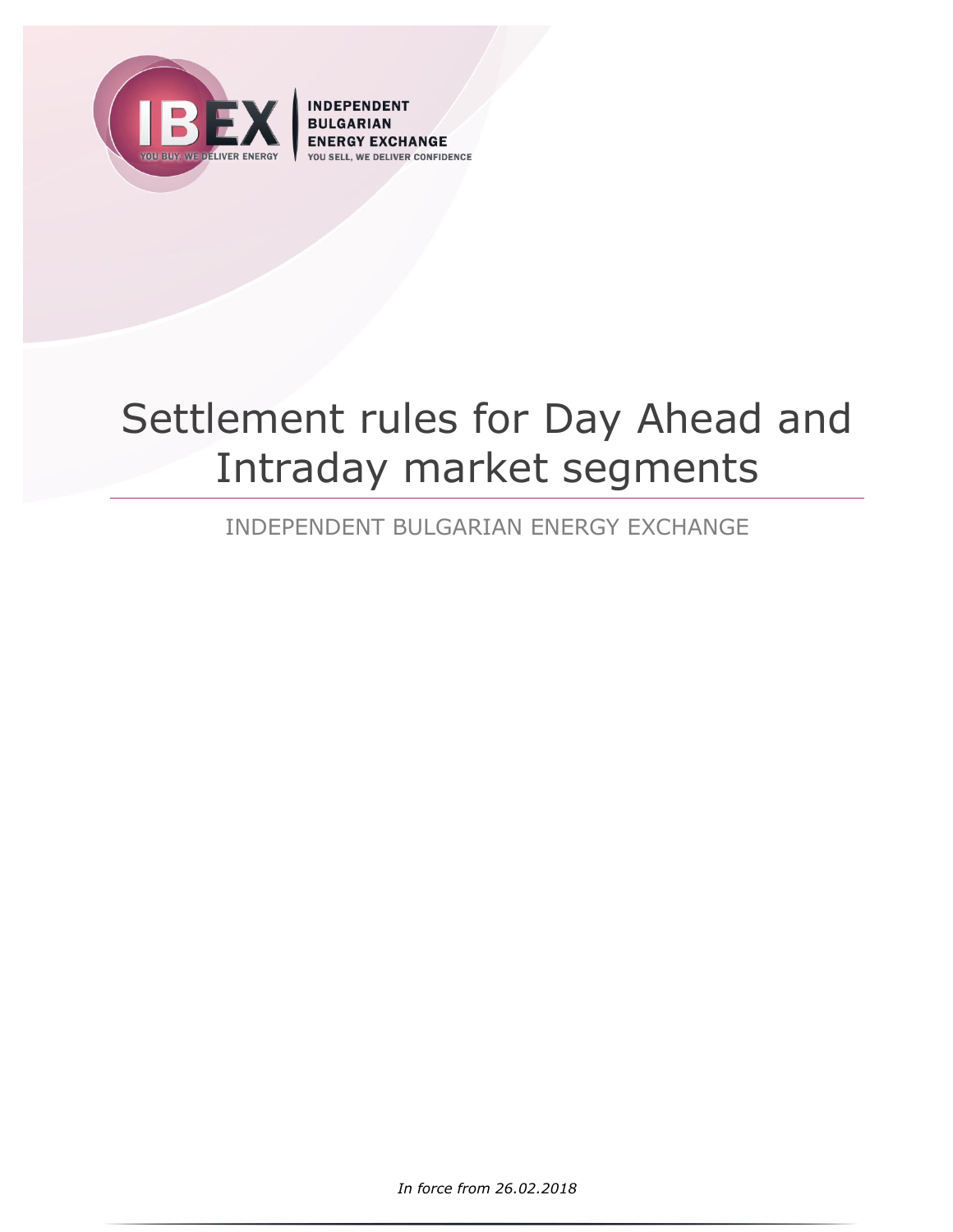# **Contents**

| Systematic breach of the obligations to maintain a collateral. Sanctions.  5 |  |
|------------------------------------------------------------------------------|--|
|                                                                              |  |
|                                                                              |  |
|                                                                              |  |
|                                                                              |  |
|                                                                              |  |
|                                                                              |  |
|                                                                              |  |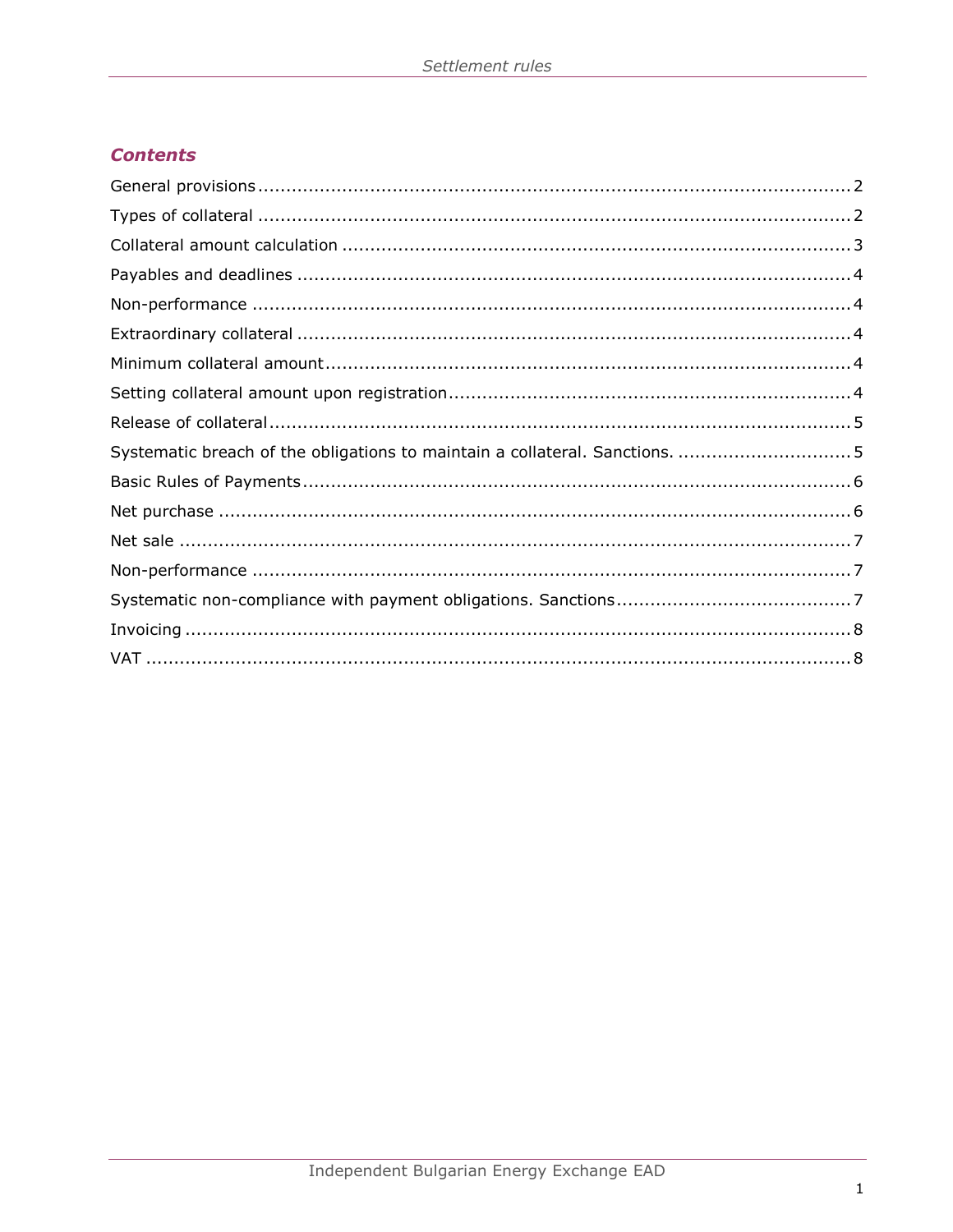## **Chapter I General provisions**

## <span id="page-2-0"></span>*General provisions*

- 1. These rules are Appendix №3 to the Power Exchange Operational Rules.
- 2. These rules cover financial relationships arising from transactions concluded on the power exchange for electricity segments Day Ahead /DAM/ and Intraday /IDM/, which are integral part of the organized power exchange.
- 3. The power exchange operator is acting as a counter party to all transactions for purchase and sale concluded on the power exchange for electricity segments Day Ahead /DAM/ and Intraday /IDM/.
- 4. The power exchange operator shall perform the activities on settling mutual obligations arising as a result of transactions concluded on the power exchange for electricity segments DAM and IDM.
- 5. Following publication of results in accordance with the Operational Rules for Day Ahead Market and Operational Rules for Intraday Market, each trading participant shall have access via the respective electronic trading system to detailed information on the transactions for purchase and sale concluded by the participant and thus, to the financial position resulting from the concluded transactions on the market.
- 6. Trading participants shall be granted with personalized access to a web based platform, providing information about the required collateral due for the next financial day, as well as other information related to their participation on the power exchange for electricity.
- 7. In order to secure the transactions concluded on the power exchange, trading participants shall be obliged to provide collateral in the form of a bank guarantee and /or a set amount to an account owned by the power exchange operator.
- 8. Settlement services provided by IBEX, regarding trading carried out on the power exchange segments DAM and IDM shall be subject to charging in accordance with IBEX's Tariff.
- 9. For the purposes of settling financial relationships, each trading participant upon registration on the power exchange segments DAM and IDM, shall submit the following information:
	- *9.1. A person in charge of the settlement and collaterals of the respective trading participant (TP).*
	- *9.2. Full bank account details in BGN of the trading participant for the purposes of financial payments arising as a result of transactions concluded on the power exchange segments DAM and IDM.*

#### **Chapter II Collateral**

# <span id="page-2-1"></span>*Types of collateral*

10. For the purposes of securing its financial obligations, arising as a result of transactions concluded on the power exchange segments DAM and IDM, each trading participant should maintain collateral, which at any time meets the requirements set for its amount.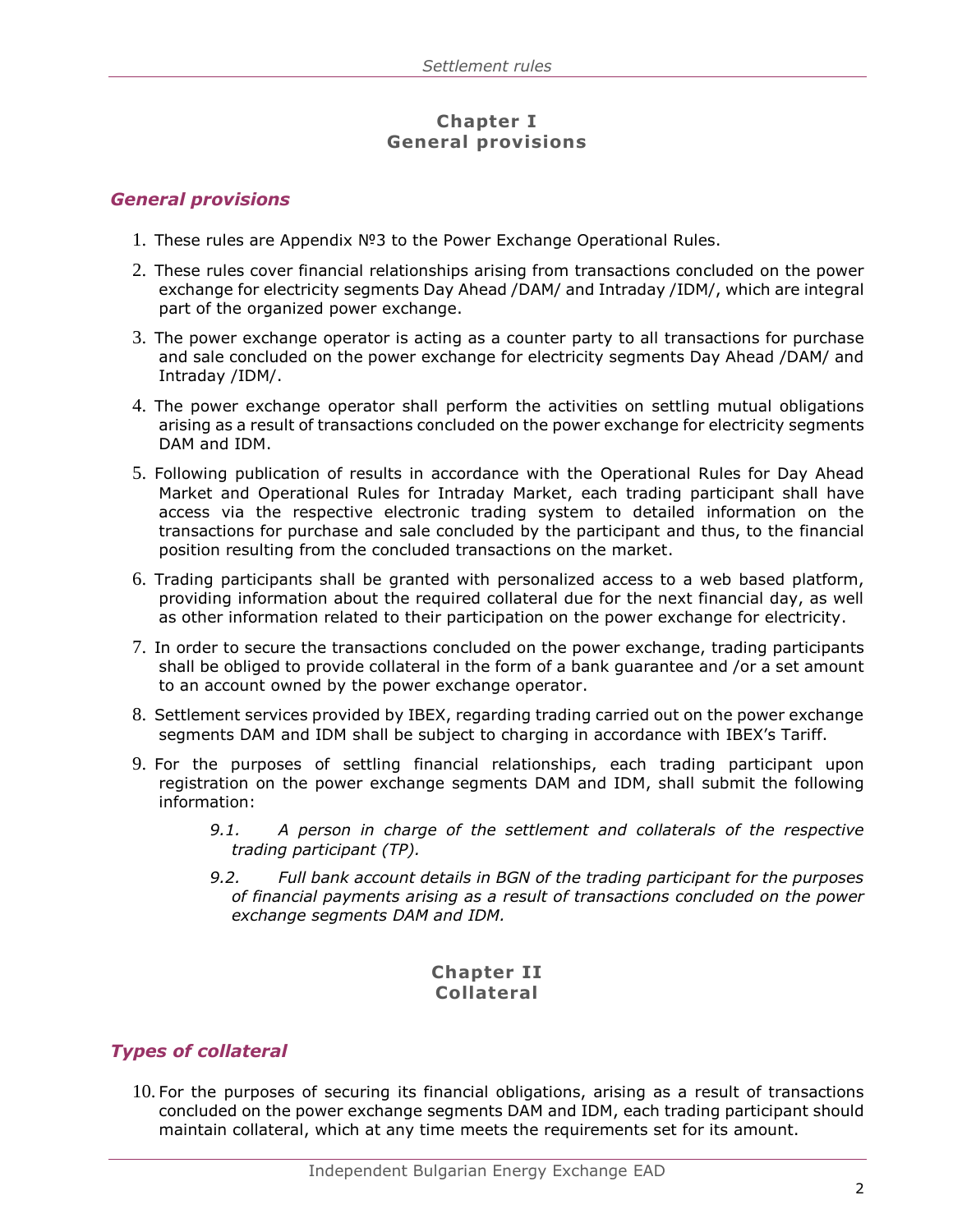- 11. For the purpose of trading on the power exchange, IBEX shall accept collateral of one or a combination of the following forms:
	- *11.1. A bank guarantee accepted by IBEX in BGN/EUR. IBEX publishes the text of the bank guarantee and the eligibility provisions on its website. The amounts of the provided bank guarantees are not taken into account when the amount of the collateral is determined 15 (fifteen) working days prior to the expiration day of the respective bank guarantee in case the new one with new expiration day is not submitted.*
	- *11.2. An amount paid to an account provided by IBEX in BGN. IBEX shall not be indebted any interest on sums paid by TP.*
- 12. When trading participants provide collateral as a bank guarantee, they undertake:
	- *12.1. to pay all the costs of providing it to both the issuing bank and the beneficiary's bank, including (but not limited to) the fees and commissions for advising bank guarantees on presentation through the service bank(s). The issuing bank of the guarantees shall explicitly indicate to the beneficiary's bank that the commissions for advising bank guarantees are at the expense of the trading participant and are negotiable;*
	- *12.2. To provide a new bank guarantee with validity period of 12 /twelve/ months at least 15 working days before the date of expiry of the currently provided bank guarantee.*

# <span id="page-3-0"></span>*Collateral amount calculation*

- 13. The collateral amount required by IBEX shall be set in BGN for each Financial day.
- 14. The collateral amount for certain Financial day is the highest from the daily margins for the last 30 (thirty) days. The daily margin for the respective day is calculated as a product of the Daily net position of the respective trading participant in MWh, the Risk parameter and the Daily factor determined by IBEX, where:
	- *14.1. The Daily net position in MWh is the difference between the purchased and the sold amount of electricity for certain day from the TP where the netting is a product of both market segments DAM and IDM;*
	- *14.2. The Risk parameter is price in EUR/MWh, determined for a long (purchase) position or short (sale) position respectively. It represents the highest expected daily average price, calculated by IBEX based on historical data;*
	- *14.3. The Daily factor is a parameter, which takes into consideration the risk exposure of the TP during the non-Financial days.*
- 15. The calculation method of the Risk parameter as well as the value of the Daily factor shall be published on IBEX web site and both can be changed on the sole discretion of the power exchange operator:
	- *15.1. For guaranteeing the secure operation of the power exchange for electricity.*
	- *15.2. In case of sequence of non-Financial days.*
- 16. The amendment of the value of the Risk parameter and/or the Daily factor shall be announced on the IBEX web site with 2 (two) days' notice.
- 17. An example illustrating the required collateral calculation method shall be published on the web site of IBEX.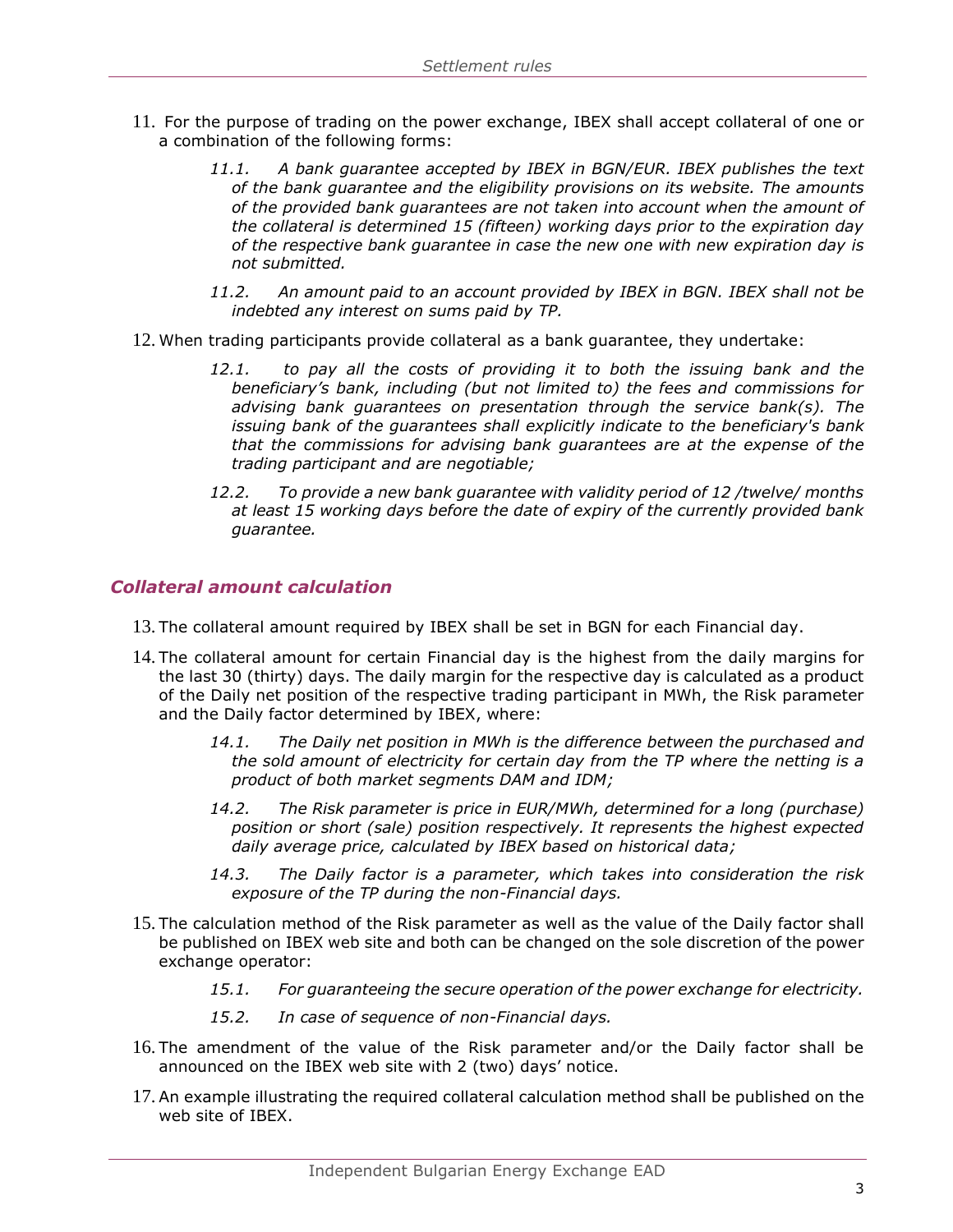18. The value of the required collateral for the newly registered TP is calculated by IBEX based on the expected net purchase of electricity in accordance to Art. 25.

#### <span id="page-4-0"></span>*Payables and deadlines*

19. In case the collateral amount of certain trading participant needs to be increased, the trading participant must increase the amount of the respective collateral by 10:30 CET (11:30 ЕЕТ) on the following financial day. In a sequence of non-working/ non-financial days, the increase is due by 10:30 CET (11:30 ЕЕТ) on the following first financial day after the increase of the collateral has occurred.

#### <span id="page-4-1"></span>*Non-performance*

20. In case of non-fulfillment of the obligations regarding the value of the collateral under Art. 19 by a trading participant by the end of the respective financial day the operator may suspend the TP from taking part in the next trading session.

#### <span id="page-4-2"></span>*Extraordinary collateral*

- 21. The power exchange operator may require extraordinary cash collateral to be provided by a trading participant, if an increased risk level associated with the participant is perceived to exist. The increased risk level is define on a power exchange operator discretion.
- 22. The notification for extraordinary provision indicates the term it should be provided in and it may not be shorter than two (2) hours following notification reception. In case certain trading participant does not meet the obligations regarding the extraordinary collateral by the end of the specified period, IBEX may suspend the respective trading participant from participation in the next power exchange session in accordance with the Power Exchange Operational Rules.

# <span id="page-4-3"></span>*Minimum collateral amount*

- 23. IBEX shall require minimum collateral amount from all trading participants, members of the power exchange for electricity segments DAM and IDM, the amount of which is indicated in IBEX's Tariff.
- 24. Trading participants, net sellers of electricity, shall provide the minimum collateral amount in accordance with Art. 23.

#### <span id="page-4-4"></span> *Setting collateral amount upon registration*

- 25. The initial collateral amount of a trading participant shall be set on the basis of a declaration about the estimated power for purchase/ sale that the relevant participant intends to trade on the power exchange, DAM and IDM segments, but not less than minimum collateral amount in accordance with Art. 23.
- 26. The amount of the initial collateral is an appendix to the participation agreement for the power exchange segments DAM and IDM.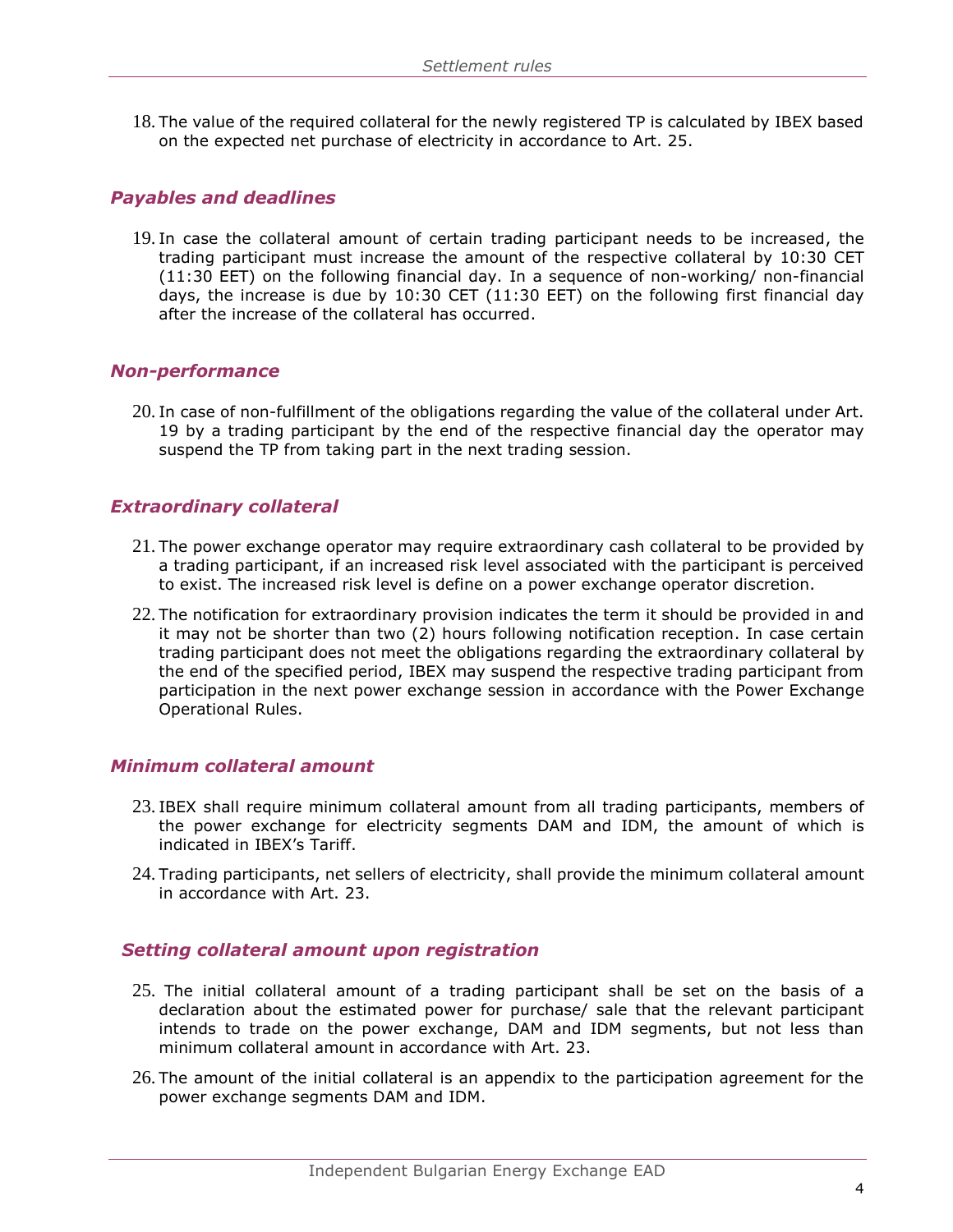# <span id="page-5-0"></span>*Release of collateral*

- 27. The collateral of a trading participant shall be released in the following cases:
	- *27.1. Upon membership termination of a trading participant in accordance with Power Exchange Operational Rules, within 10 /ten/ working days after the date of the termination/suspension, in case the respective TP has no liabilities towards the power exchange operator.*
	- *27.2. Upon a trading participant withdrawing in accordance with Power Exchange Operational Rules within 10 /ten/ working days of the withdrawal request, in case the respective TP has no liabilities towards the power exchange operator.*
	- *27.3. In case the trading participant has unpaid obligations to the Operator, the collateral shall be claimed up to the amount of the obligations, while the remaining amount is released to the trading participant.*
	- 28. A trading participant may request partial release of the collateral amount in the following cases:
		- *28.1. If for a 5 (five) days' period before the date of the release request the required collateral has been lower than actual.*
		- *28.2. If for each day under Art. 28.1 the available collateral has been at least 25 % (Twenty-five percentage points) higher than the collateral requested in accordance with Art. 14.*
		- *28.3. In case due payment is existing, the released amount shall be automatically redirected for fulfilment of the obligation. Only the residual amount shall be released.*
	- 29. Upon partial release of collateral, the power exchange operator shall only agree the release of collateral to the extent greater than the required collateral at the time of the release or the minimum prescribed collateral in accordance with Art. 23.
	- 30. Collateral release in accordance with Art. 28 shall be done only upon a written request by the respective trading participant as per the template published on the website of the power exchange operator.

# <span id="page-5-1"></span>*Breach of the obligations to maintain a collateral. Penalties in a form of sanctions.*

- 31. In the event of a third sequential breach by a trading participant of its obligations to maintain collateral under Art. 10, for a period of a 6 (six) months, the power exchange operator shall impose sanction representing increase of the Settlement fee, defined in IBEX's Tariff, with 0,04 BGN/MWh for a period of six (6) months. The number of breaches shall be count cumulatively for both markets – DAM and IDM.
- 32. The sanction described in Art. 31 is imposed within 2 (two) weeks of the detection of the breach, but not later than 2 (two) months of the effectuation.
- 33. Upon each sequential breach of the obligations (after the third one) by the trading participant to maintain collateral under Art. 10, in the terms indicated in Art. 31, the Operator imposes sanction according to the Art. 31 in an increased amount, with another 0,04 BGN/MWh, where the duration of the application of the sanction is to be extended with another 6 (six) months. The above mentioned sanction is to be imposed within 2 (two) weeks of the detection of the breach, but not later than 2 (two) months of the effectuation. This clause for sanction period extension with another 6 (six) months is applicable in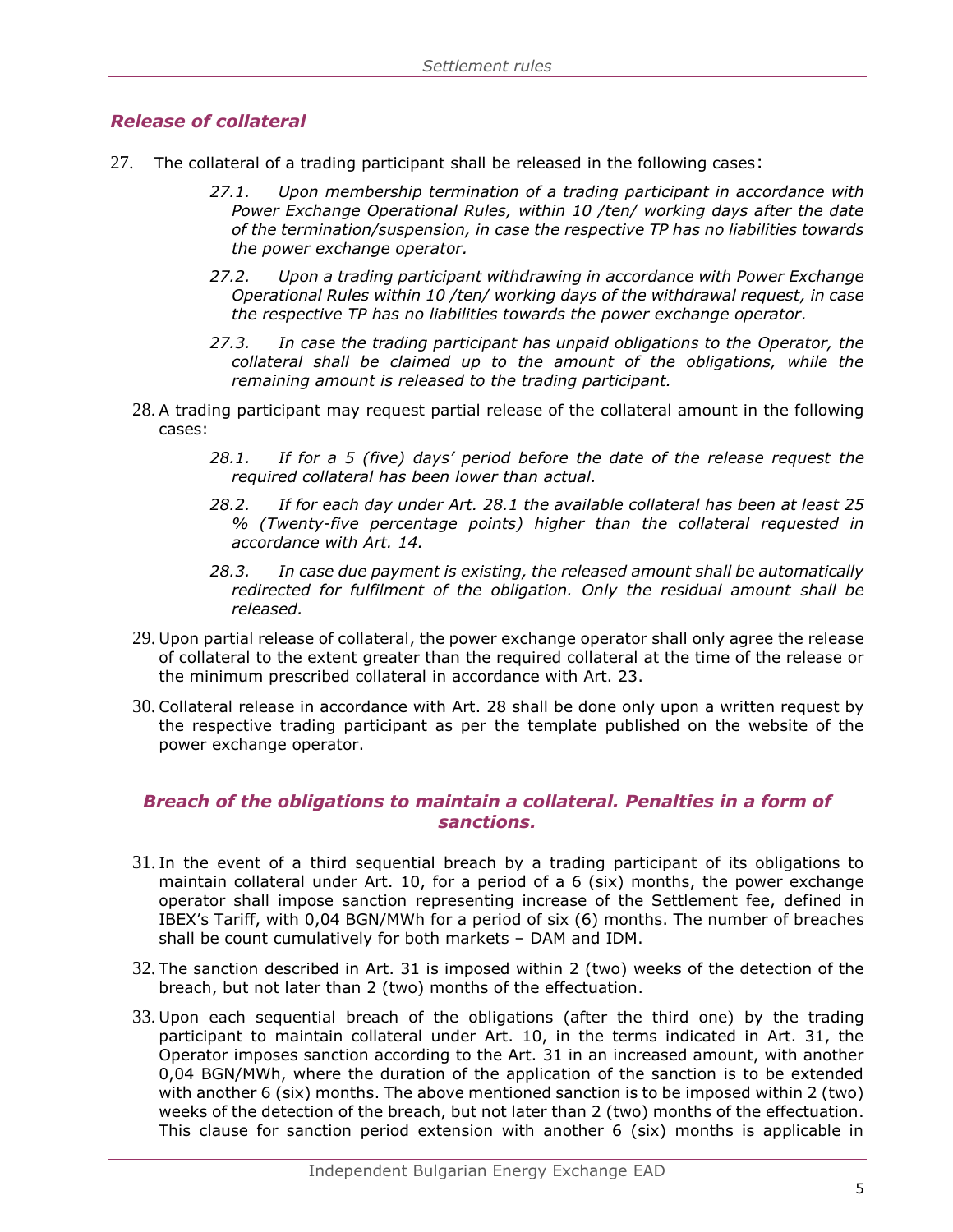cumulative manner upon each sequential breach of the obligations detected by the Operator.

# **Chapter III Payments**

#### <span id="page-6-0"></span>*Basic Rules of Payments*

- 34. Trading participants shall be responsible for timely settling of their obligations arising as a result of transactions concluded on the power exchange segments DAM and IDM.
- 35. When operating on the market segments DAM and IDM, trading participants shall receive information about:
	- *35.1. Concluded transactions for purchase, amount due and the amount of fees due according to the Tariff of IBEX.*
	- *35.2. Concluded transactions for sale, receivable amounts and the amount of fees due according to the Tariff of IBEX.*
- 36. Payments on the power exchange segments DAM and IDM shall be performed on the basis of net purchase and net sale.

#### <span id="page-6-1"></span>*Net purchase*

- 37. For fulfilling trading participants' obligations who have concluded a net purchase, IBEX admits two schemes for obligations fulfillment:
	- *37.1. On a daily basis.*
	- *37.2. On a weekly basis.*

#### *On a daily basis*

- 38. Trading participants having realized net purchases shall be obliged to transfer the amount due, including fees, to IBEX's account set for this purpose by 10:30 CET (11:30 ЕЕТ) on the first financial day following the day of issuance of the invoice.
- 39. In a sequence of non-working/non-financial days, amounts due arising for net purchasers for the last financial day before the sequence of non-working/non-financial days shall be payable by trading participants by 10:30 CET (11:30 ЕЕТ) on the first financial day following the non-trading days.
- 40. In a sequence of non-working/non-financial days, amounts due arising for the sequence of non-working/non-financial days and the first following financial day shall be payable by the respective participants by: 10:30 CET (11:30 EET) on the second financial day following the non-financial days.

#### *On a weekly basis*

41. In order to cover the net purchase, realized by a trading participant on a weekly basis the respective participant shall deposit an amount into IBEX's account which shall cover his net purchase for a seven-day period.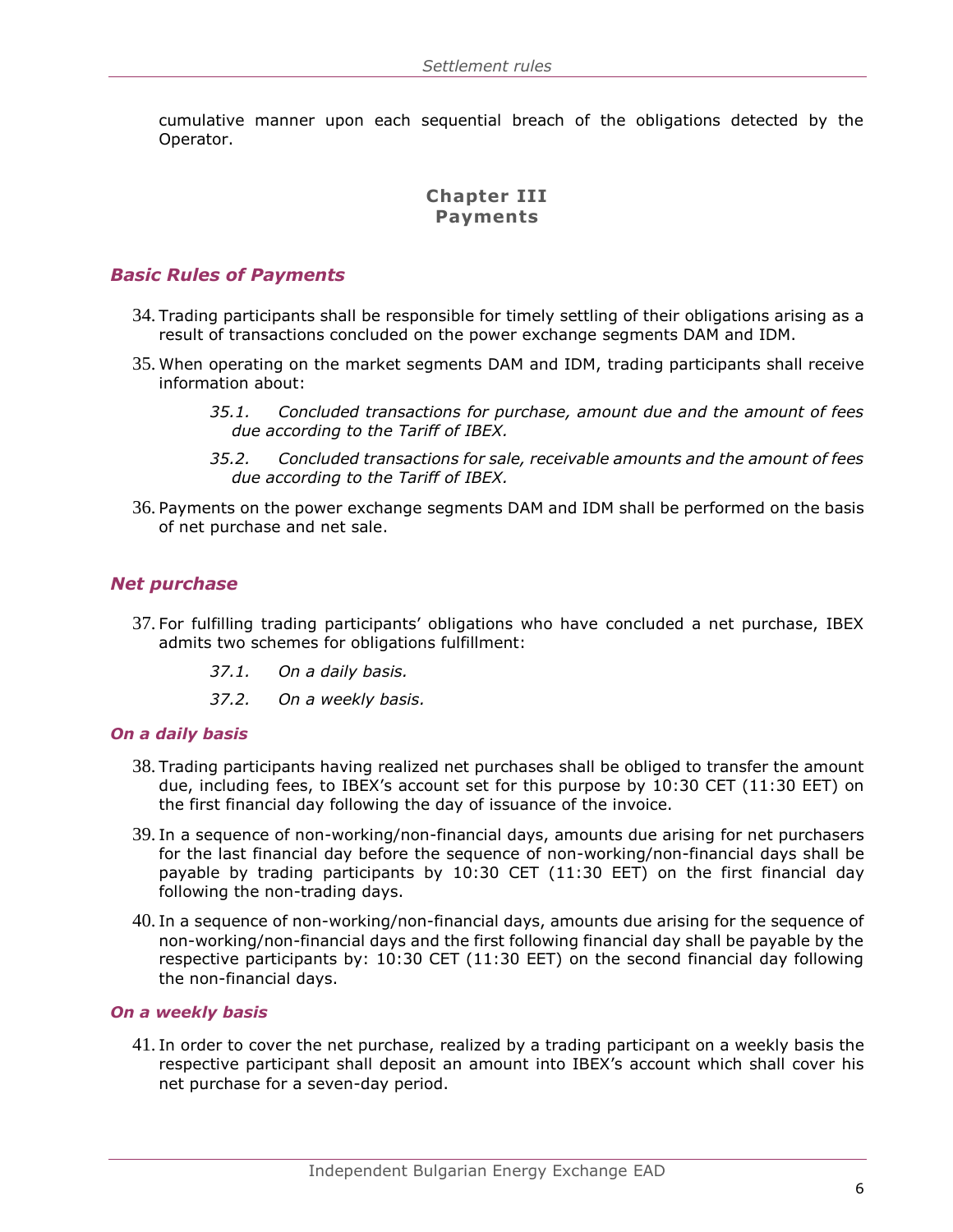- 42. IBEX approves only the amounts in Art. 41 which are available into power exchange operator's account on Friday for a seven-day period from Monday, following the depositing of the respective amount.
- 43. In case of non-working Friday amounts in Art. 41 shall be available into IBEX's account during the last financial day before Friday.
- 44. Every day after the trading session IBEX acquires the net purchase amount including fees due from the respective trading participant's amount.
- 45. Each trading participant is obliged to monitor the balance of the amount for fulfilling liabilities due arising for net purchase.
- 46. In case of laying out the available funds before the end of the seven-day period the respective trading participant shifts to a scheme for obligations fulfillment on a daily basis in compliance with Art. 38, Art. 39 and Art. 40.
- 47. In a sequence of non-working/non-financial days, each trading participant who has chosen a payment scheme on a weekly basis shall provide for the respective amount in accordance with the greater number of days.

#### <span id="page-7-0"></span>*Net sale*

- 48. For the trading participants, net sellers, who have chosen invoicing scheme in compliance with Art. 57.1., the power exchange operator shall pay the amounts due to net sellers on the second financial day following the trading day, with the amount of fees due being deducted from the amount due.
- 49. For the trading participants, net sellers who have chosen invoicing scheme in compliance with Art. 57.2 and Art. 57.3, the power exchange operator shall pay the amounts due to net sellers on the second financial day following the invoice provision day.

#### <span id="page-7-1"></span>*Non-performance*

- 50. In case of non-performance of the financial obligations of the trading participant by the end of the relevant financial day, the Operator shall start the procedure for suspension of the respective trading participant according to the Power Exchange Operational Rules as well as the procedure for claiming of the collateral of the trading participant.
- 51. All expenses incurred in relation to the claiming of the collateral according to Art. 50 are at the expense of the trading participant.

#### <span id="page-7-2"></span>*Non-compliance with payment obligations. Penalties in a form of sanction.*

- 52. In case of third sequential non-compliance by a trading participant with its obligations arising as a result of trading carried out, for a period of 6 (six) months, the power exchange operator shall impose sanction representing an increase of the Turnover fee, set in the IBEX Tariff, with 0,04 BGN/MWh for a period of six (6) months. The number of breaches shall be count cumulatively for both markets – DAM and IDM.
- 53. The above-mentioned in Art. 52 sanction is imposed within 2 (two) weeks of the detection of the systemic breach, but not later than 2 (two) months of the effectuation.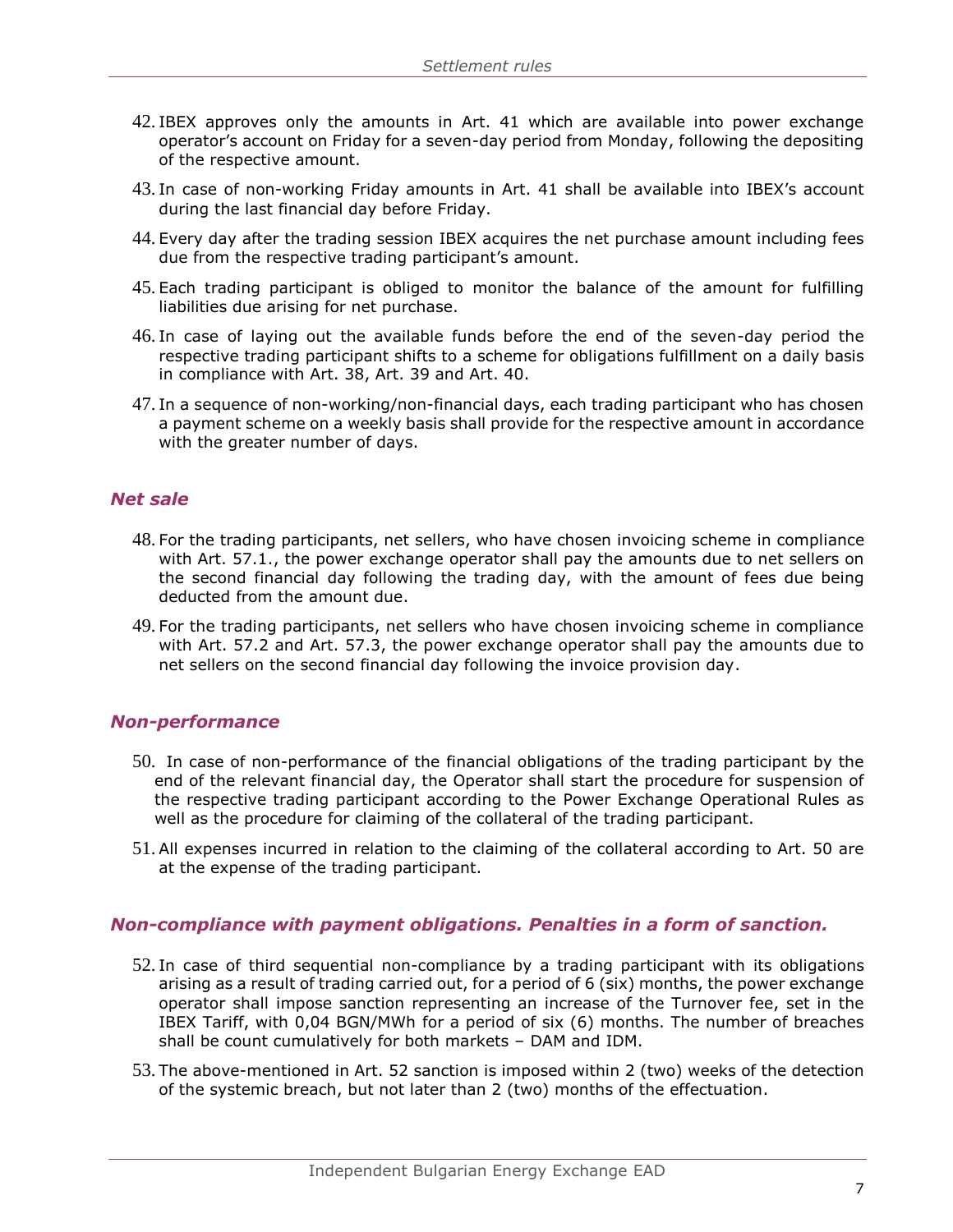54. Upon each sequential breach of the obligations (after the third one) by the trading participant to meet its payment obligations, the Operator imposes sanction according to the period in Art. 52 in an increased amount, with another 0,04 BGN/MWh, where the duration of the application of the sanction is to be extended with another 6 (six) months. The above mentioned sanction is to be imposed within 2 (two) weeks of the detection of the breach, but not later than 2 (two) months of the effectuation. This clause for sanction period extension with another 6 (six) months is applicable in cumulative manner upon each sequential breach of the obligations detected by the Operator.

# **Chapter IV Invoicing**

# <span id="page-8-0"></span>*Invoicing*

- 55. In case of issuing invoices for transactions concluded on the power exchange market segments DAM and IDM it is not permitted to issue a net invoice. The power exchange operator and trading participants issue two separate invoices for transactions concluded for purchase and sale.
- 56. IBEX shall issue electronic invoices to the trading participants each financial day and they shall include all inherent amounts according to the Tariff of IBEX as well as:
	- *56.1. For the Day Ahead Market the invoice is for the volumes that will be delivered on the next day. When there is a sequence of non-financial days the volumes traded during these days shall be invoiced on the first financial day following the non-financial days. The invoices issued are due for payment on the day following the issuance date.*
	- *56.2. For the Intraday Market the invoice is for the volumes that were delivered on the previous day. When there is a sequence of non-financial days the volumes traded during these days shall be invoiced on the first financial day following the non-financial days. The invoices issued are due for payment on the day following the issuance date.*
- 57. Trading participants, which have concluded transactions for sale on the power exchange segments DAM and IDM shall issue an invoice and send it to IBEX according to one of the following options chosen by them:
	- *57.1. By the end of the first financial day following the trading day.*
	- *57.2. By the 5-th day of the month for the month before.*
	- *57.3. By the 16th of the current month for the period 1-15 and the last day of the current month for the remaining days of the month.*

# <span id="page-8-1"></span>*VAT*

- 58. All amounts indicated in these rules are without VAT.
- 59. For all the TP registered in Bulgaria, VAT shall be applied to all amounts due as a result of the concluded transactions.
- 60. For trading participants registered out of the territory of the country, payment of all taxes, VAT included, shall be an obligation of the respective trading participant in accordance with applicable law in the country of registration.